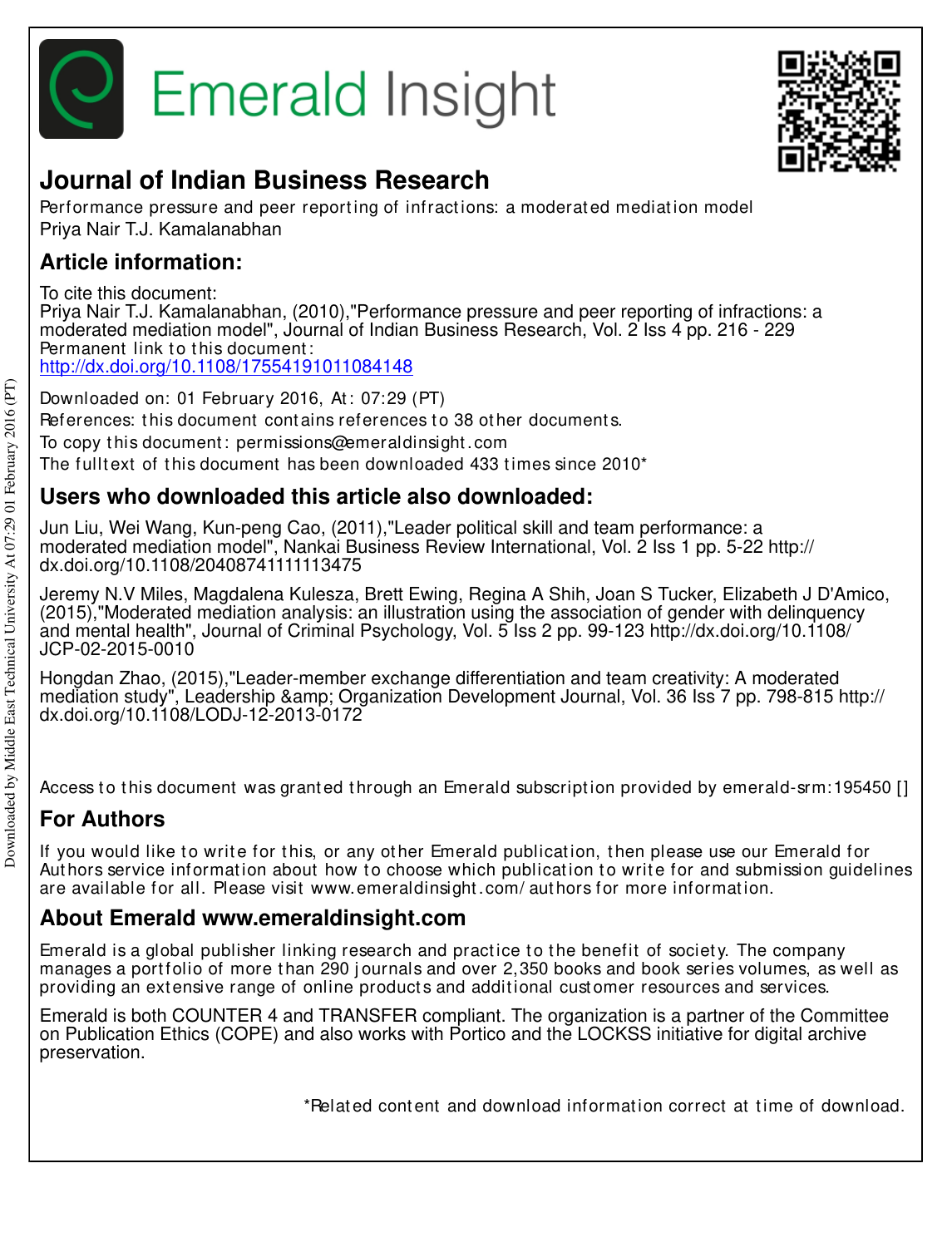

The current issue and full text archive of this journal is available at www.emeraldinsight.com/1755-4195.htm

JIBR 2,4

216

# Performance pressure and peer reporting of infractions: a moderated mediation model

Priya Nair *LIBA, Loyola College, Chennai, India, and* T.J. Kamalanabhan

*Department of Management Studies, Indian Institute of Technology Madras, Chennai, India*

#### Abstract

Purpose – The aim of this paper is to examine how the relationship between performance pressure and unwillingness to report ethical infractions of peers is mediated by moral disengagement, while considering organizational cynicism as a moderator in the mediating relationship.

Design/methodology/approach – Data collected from 302 managers working in public, private and multinational companies were used to test a model employing a moderated mediation analysis. The strength of the indirect effects of performance pressure on peer reporting via moral disengagement was found to depend on organizational cynicism when tested using a generalized approach to simultaneously test combined, moderation and meditation effects as suggested by Edwards and Lambert.

Findings – Path analytic tests of moderated mediation supported the hypothesis that moral disengagement mediates the relationship between performance pressure and unwillingness to report ethical infractions by peers and that the mediation effect is stronger in the presence of higher organizational cynicism. Implications are drawn for organizations.

Originality/value – This is believed to be one of the first studies on organizational cynicism and moral disengagement experienced by managers in India. Further, the application of moderated mediation analysis demonstrates the combination of moral disengagement and organizational cynicism in a theoretically interesting way. In the context of the continued unwillingness of employees to report ethical infractions of their peers, these results may shed additional light on appropriate courses of action for organizations.

Keywords Moral disengagement, Organizational cynicism, Peer reporting, Moderated mediation, Employee behaviour, Managers

Paper type Research paper



1. Introduction

Newspaper exposes and surveys reporting instances of frauds at workplaces are seen with increasing frequency these days. What is even more alarming is the finding that frauds committed by employees are more common than those by persons external to the organization (Shaw, 2002). Though ethical codes of conduct have been instituted to curb unethical behavior, research has been inconclusive regarding their effectiveness (Weeks and Nantel, 1992). Organizations therefore need an auxiliary control mechanism in the form of employees who take on the role of a silent police and report wrongdoing of their peers. It has however been observed in the past that employees are generally reluctant to report peers who indulge in infractions (Tatham, 1974). We attempt to study this disinclination. Based on extant literature, we posit that performance pressure increases



Journal of Indian Business Research Vol. 2 No. 4, 2010 pp. 216-229 q Emerald Group Publishing Limited 1755-4195 DOI 10.1108/17554191011084148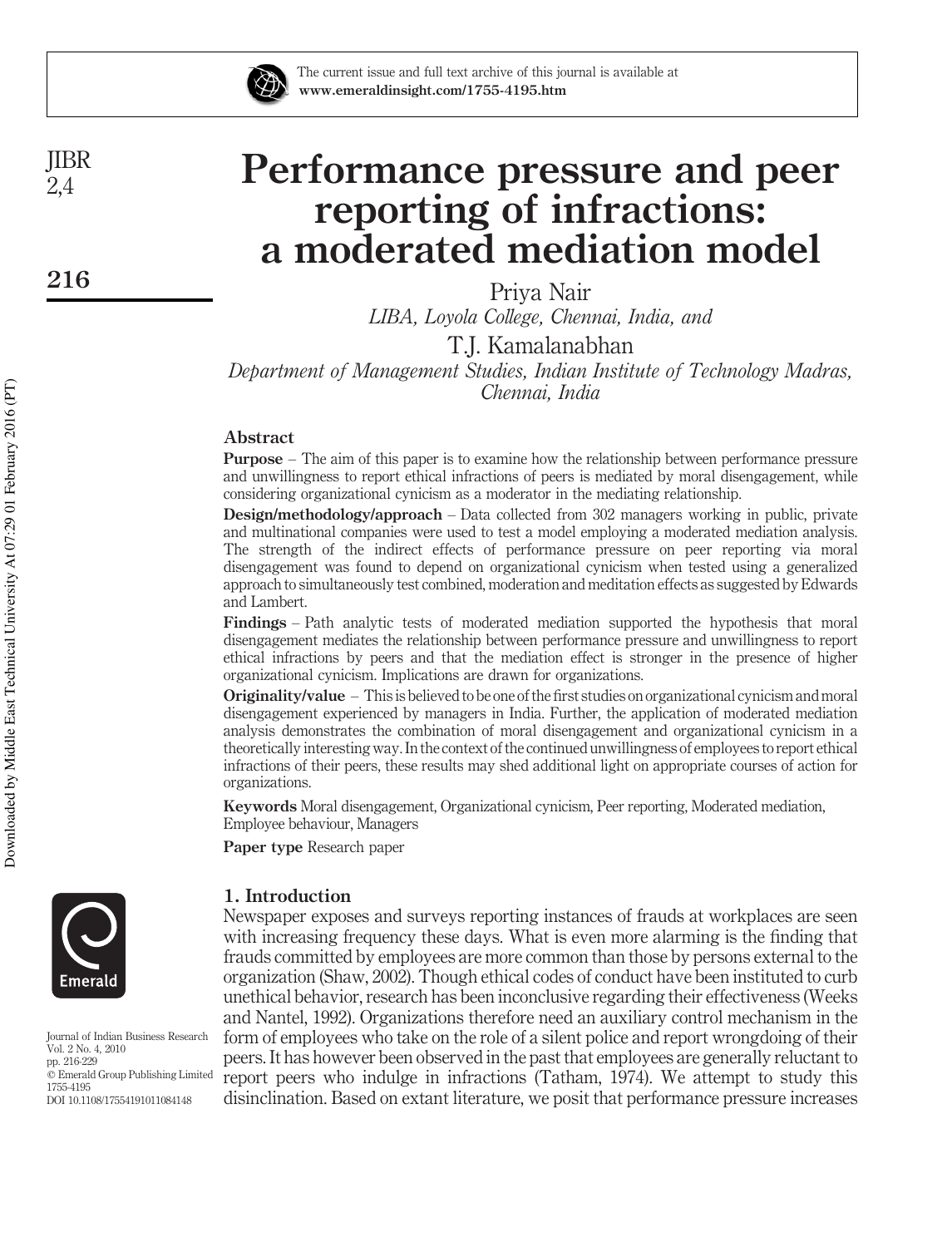the unwillingness of employees to report unethical behavior of their peers thereby causing organizational damage. Further, this relationship is mediated by moral disengagement, which becomes more pronounced when employees happen to be cynical about their organization.

To explore these issues, we conducted a survey among managers of public, private and multinational companies in India. The survey instrument assessed the levels of performance pressure and extent of cynicism and moral disengagement among managers. Our overall model shows the main, moderation and meditation effects (Figure 1). Results indicate that, as hypothesized, high-performance pressure contributed to high unwillingness among employees to report infractions committed by their peers. Also, as hypothesized, we found moral disengagement to fully mediate the above relationship, which was further moderated by organizational cynicism.

The subsequent section will review relevant literature and develop the research hypotheses. This will be followed by the description of the methodology employed and the presentation of the empirical results. The paper will conclude with a discussion on the findings, strengths and limitations of the study.

#### 2. Literature review and hypotheses development

Coworkers who are willing to report ethical infractions of their peers represent an important auxiliary control mechanism for organizations (Victor *et al.*, 1993). Peers are more likely than supervisors to be aware of coworkers' infractions. For that reason, managers' grappling with problems of misconduct should persuade employees to report their peers. However, before suggesting peer reporting as a method of control, we need to examine the work context that may influence employee assessment of whether or not they should report an infraction.

#### *2.1 Performance pressure*

Recent years have seen organizations focus on reorganization, innovation, operational efficiency and introduction of several exciting new products. Consequentially, the speed of functioning and pressure to perform on employees has also amplified (Srivastava and Bhatnagar, 2008). The components of performance pressure are discussed below.



Performance pressure and peer reporting

Figure 1. Hypothesized model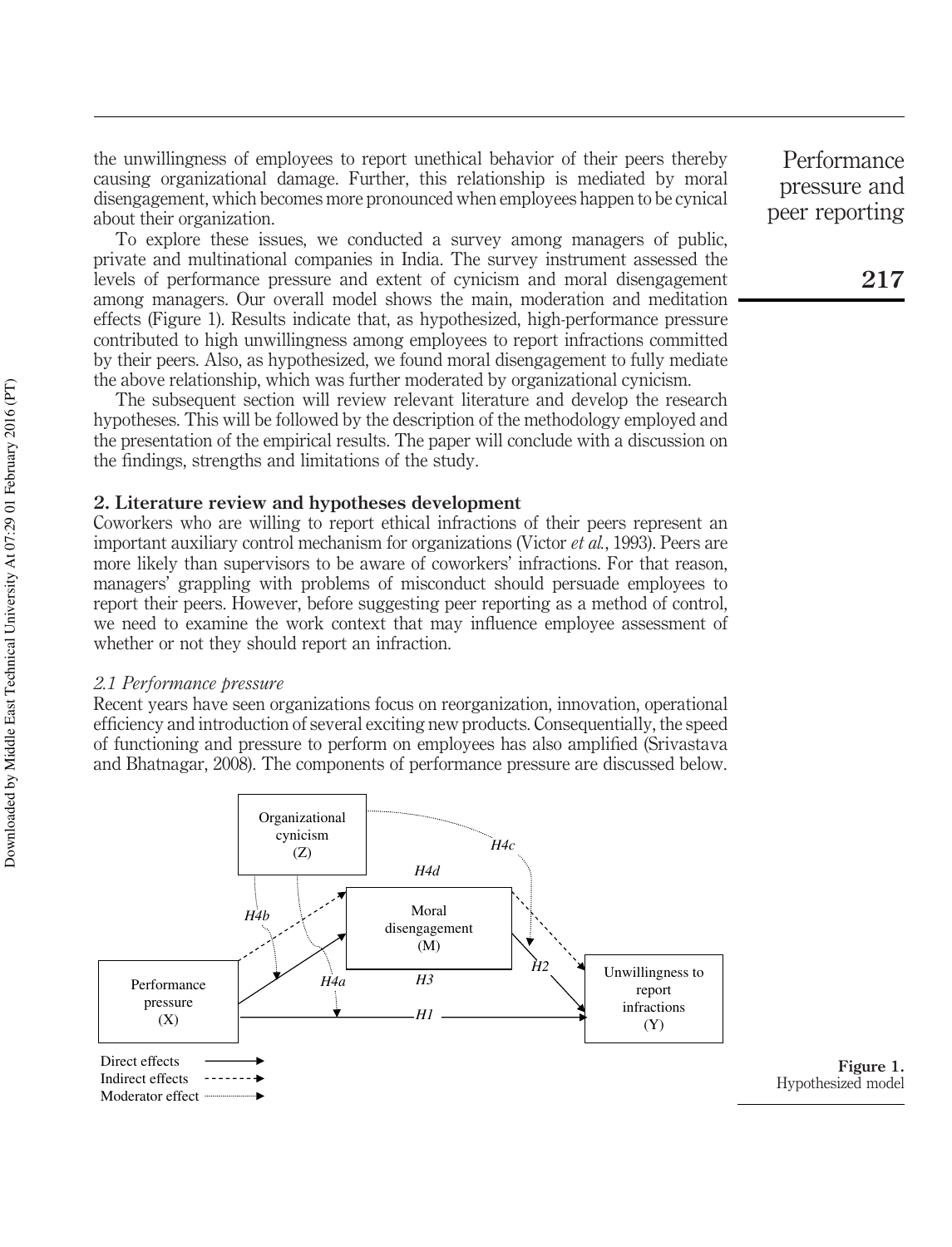*2.1.1 Work pressure*. Organizations, now, are highly cost conscious and as profit margins get squeezed, employees come under tremendous pressure to bring in results with lesser resources for performance. Work pressure has been described as an undue emphasis on goals that organizations place on employees to attain, without the provision of sufficient accompanying means of goal attainment (Cohen, 1993). Such undue pressure to perform has been considered a reason for unethical behavior in organizations (Bellizzi, 2006). Pressure to perform, particularly, has been found to result in deceptive behavior and thereby reduces the level of ethicality in the context of purchase agents (Robertson and Rymon, 2001). As Jackall (1988) has argued, unethical behavior need not be on account of an individual's personality or value system but is often the result of an interaction with the work context. Unrealistic expectations, lesser resources and strict deadlines place demands on employees, on account of which they may resort to their own means of achieving organizational goals, some of them, inevitably, being unethical.

Psychologists have long suggested that work pressure has a dysfunctional effect on employees causing decrements in performance of cognitive and motor tasks (Beilock and Carr, 2005) Reduced cognitive ability may result in poorer evaluations of a given situation as fewer sources of information are attended to (Fiske and Taylor, 1984). Consequently, when employees witness an ethical infraction being committed, inadequate attention causes poor evaluation of that behavior. The labeling of an act as being unethical involves evaluating it in terms of the organization's ethical code of conduct and/or norms of behavior. Inadequate evaluations of ethical codes and norms of behavior, on account of reduced cognitive capacity caused by performance pressure, can interfere with establishing a moral intent to report. Establishment of intent is a necessary precursor to reporting unethical behavior.

*2.1.2 Time pressure*. An added factor that affects an individual's capacity for ethical judgment and reporting infractions is the time pressure under which managers operate. Time constraints can contribute to a higher number of decisions that lead to unethical behavior (Sims, 1994). Under time constraints, it is often impossible to carry out an exhaustive moral evaluation of the alternative courses of action. Particularly in a crisis, decision makers have been found to limit their search for information that may help them make optimal decisions (Tjosvold, 1984). As Kruglanski and Freund (1983) point out, time pressure induces closing of the mind; on account of which employees may stop considering multiple alternatives, poorly process information and refrain from critical probing of a given seemingly adequate solution (de Dreu, 2003). Owing to time constraints, stakeholder interests tend not to be considered and therefore unethical decision making is likely (Christensen and Kohls, 2003). We therefore suggest that time pressure causes employees to spend less time evaluating the appropriateness of peer actions, resulting in little inclination to report infractions.

*2.1.3 Intra-organizational competition*. Organizations have long been using competition for rewards, status and even survival as a motivational technique (Churchill *et al.*, 1997). A competitive environment induces employees to perceive their rewards to be contingent upon comparisons of their performance against their peers (Brown *et al.*, 1998) adding to performance pressure.

A competitive environment has been found to create counter norms that are often incompatible with the espoused normative beliefs and values of an organization.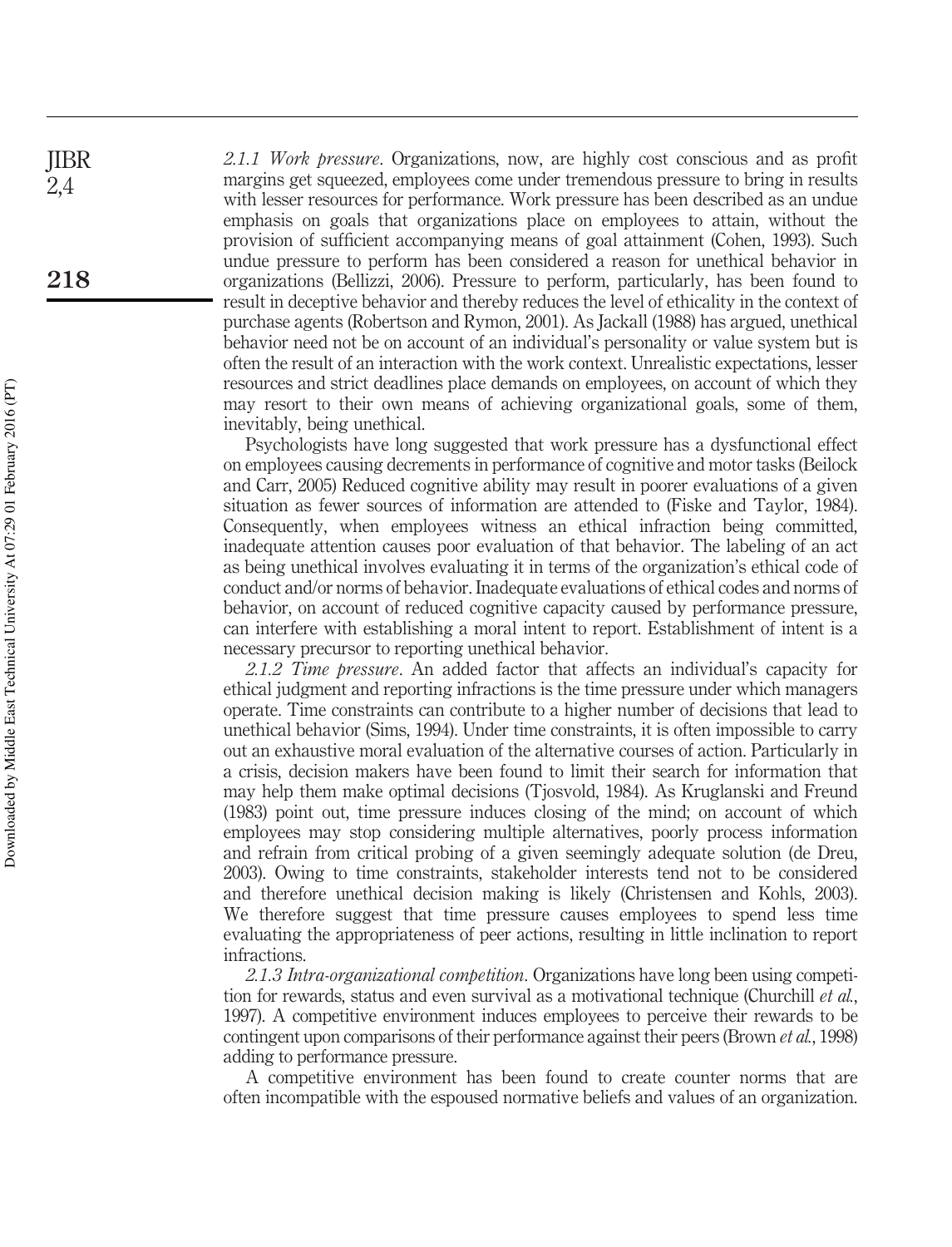For example, if "follow the rules" is the organizational norm, "break the rules to get the job done" may be the prevailing counter norm that gets practiced in an atmosphere of intense competition (Jansen and von Glinow, 1985). Widespread counter norms that contradict ethical codes can reduce the willingness of employees to report infractions. We therefore propose:

*H1.* Performance pressure is positively related to unwillingness to report ethical infractions of peers.

#### *2.2 Moral disengagement*

People generally view themselves as moral and try to appear moral to others (Batson *et al.*, 1999). Hence, logic demands that when people recognize an ethical dilemma they would attempt to act ethically in order to maintain a consonant self-image. Ethical recognition, though essential, by itself is inadequate in ensuring ethical behavior. A supplementary process of ethical judgment is required, whereby individuals judge their behavior as acceptable and form an intention to behave accordingly (Rest, 1986). Ethical judgment thus operates as a self-regulatory mechanism that controls moral conduct.

Self-regulations, however, can be selectively deactivated (Bandura, 1999). This deactivation or moral disengagement is done by convincing oneself that ethical standards do not apply in particular contexts thereby freeing the person of internal moral controls (Barsky *et al.*, 2006). This deactivation, by freeing them of guilt, enables otherwise considerate people to perform self-serving activities that have detrimental social effects.

Moral disengagement has been found to partially explain illegal behavior (Young *et al.*, 2007), facilitate and perpetuate organizational corruption (Moore, 2007), increase the propensity for unethical behavior among students (Detert *et al.*, 2008), and act as a proximal antecedent of unethical behavior in group decision-making situations (Barsky, 2008). We therefore posit that:

*H2.* Moral disengagement is positively related to unwillingness to report infractions of peers.

Moral disengagement is not a stable personality trait but an attitude-developed overtime. Since ethical orientations are socially learnt (Kohlberg, 1984), there can be social and organizational factors that assist its development. Being unequivocally interactive in nature (Bandura, 2002), moral disengagement can be prompted by performance pressures.

When under undue performance pressure, it is quite possible that employees may be tempted to "cut corners". While doing so, the choice of inappropriate means to achieve personal and organizational ends may be made possible by disengaging the moral reasoning that could have otherwise hampered such action. Hence, performance pressure may cause moral disengagement.

Moral disengagement may expedite the decision-making process by operating to shield competing values from adding to the cognitive complexity of the decision. The competing options are quickly discarded as moral disengagement offers quick justifications and ways of displacing responsibility. An unethical decision then can be made with fewer cognitive resources, less complex reasoning and in shorter time. Time pressure therefore encourages moral disengagement.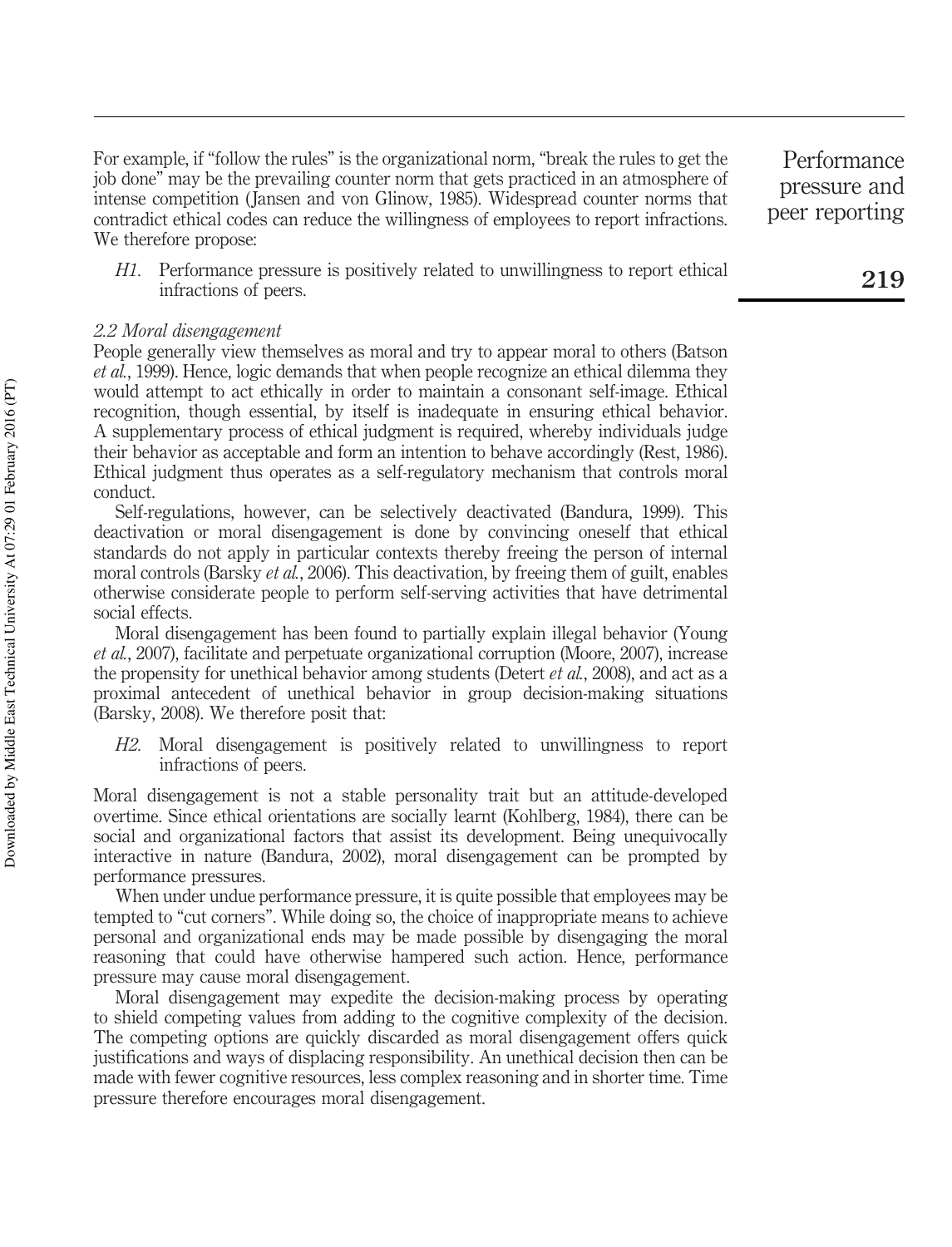Finally, intra-organizational competition may exert pressure on individuals to "get ahead" of their peers and encourage them to use inappropriate means to do so. Moral disengagement can help justify their methods to themselves and others. The use of improper means to get ahead of competition, made psychologically acceptable by moral disengagement, could similarly impact assessment of infractions of others. Moral disengagement may make others' infractions appear less immoral. Such a lenient assessment can reduce willingness to report.

Hence, it is reasonable to propose that:

*H3.* Moral disengagement mediates the relationship between performance pressure and unwillingness to report infractions of peers.

#### *2.3 The moderating effect of organizational cynicism*

The recent global meltdown affecting every kind of industry has altered employeeemployer relations. Organizational attempts at "rightsizing" and "cost restructuring" in a bid to contain costs have made employees increasingly cynical, believing that principles of honesty, fairness and sincerity are being sacrificed to further the self-interests of leaders, leading to actions based on hidden motives and deceptions (Abraham, 2000). Feelings of mistrust and sarcasm have been accentuated by the unearthing of unashamed mismanagement and confessed fraud by certain corporate leaders in India. The resultant cynicism towards one's employing organization has been described as: a belief that the organization lacks integrity; negative feelings toward the organization and tendencies of disapproval and critical behaviors toward the organization that are consistent with the above belief and feeling (Dean *et al.*, 1998).

Cynical employees are more likely to perceive inconsistencies between organizational goals and practices and for this reason doubt the integrity of their organization. Yet, unlike highly committed employees, they are less likely to proactively raise these questions as this would create a cognitive dissonance between their attitude and behavior – people who question the integrity of their organization hardly need to be personally committed to it. When an employee is cynical and believes that his/her organization is unscrupulous and self-serving, reporting an unscrupulous peer would appear to be futile and consequently may not be attempted.

We expect organizational cynicism to enhance the relationship between performance pressure and unwillingness to report infractions, augment the positive relationship between performance pressure and moral disengagement and finally increase the disinclination of a disengaged employee to report peer infractions. We therefore suggest the following:

- *H4a.* Organizational cynicism moderates the relationship between performance pressure and unwillingness to report ethical infractions of peers. Specifically, higher levels of organizational cynicism strengthen the relationship between performance pressures and unwillingness to report infractions of peers (direct effect).
- *H4b.* Organizational cynicism moderates the relationship between performance pressure and moral disengagement. Specifically, higher levels of organizational cynicism will strengthen the relationship between performance pressures and moral disengagement (Stage 1 indirect effect).

220

JIBR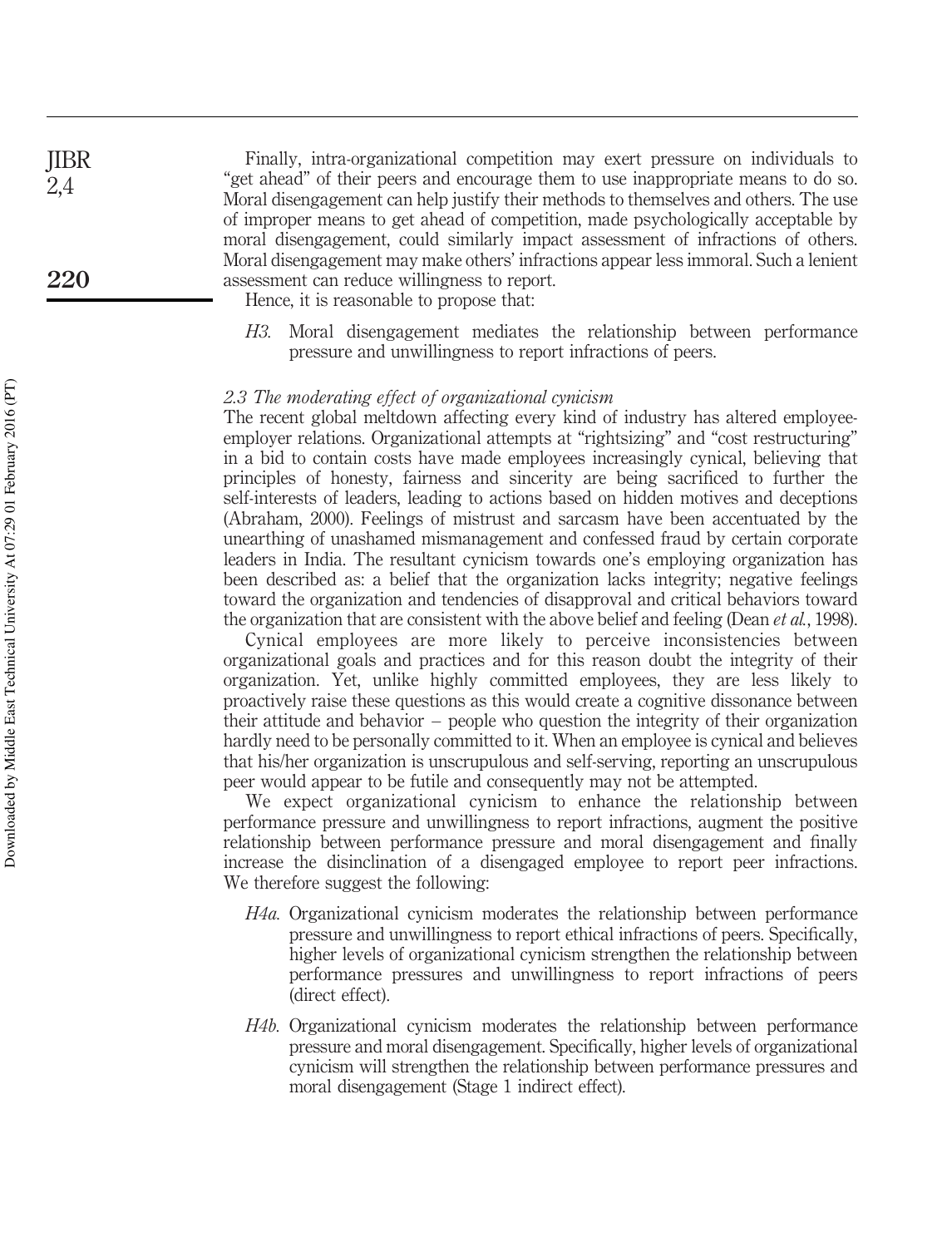- *H4c.* Organizational cynicism moderates the relationship between moral disengagement and unwillingness to report infractions of peers. Specifically, higher levels of organizational cynicism strengthen the relationship between moral disengagement and unwillingness to report infractions of peer (Stage 2 indirect effect).
- *H4d.* Organizational cynicism moderates the strength of indirect effects of performance pressures on unwillingness to report infractions of peers via moral disengagement (indirect effect).

#### *2.4 Unwillingness to report infractions of peers*

Our dependent variable is whether individuals who are aware of unethical conduct on the part of coworkers will form an intention to report it to higher authorities. Peer reporting is a kind of whistle blowing which is:

[...] the disclosure by a current or former organizational member of illegal, inefficient, or unethical practices in an organization to persons or parties who have the power or resources to take action (Near and Miceli, 1985, p. 4).

The major difference being that peer reporting describes lateral control attempts at observation and reporting the wrongdoing of peers. Since peer reporting can be used as an important tool of control over unethical behavior within an organization, the factors that encourage such reporting deserve attention.

#### 3. Method

#### *3.1 Sample*

Our study was conducted on a sample of managers chosen from organizations that had a declared ethical code of conduct, with a variety of experiences (junior, middle and senior management), age and gender. We used a self-administered questionnaire as the data-collection tool and employed snowball sampling to generate referrals from different departments within each company. A total 500 questionnaires were delivered to respondents out of which 304 were returned. Two questionnaires were incomplete and had to be discarded, leaving 302 usable responses. The response rate of 61 percent was higher than usually seen in survey research. Profile of the sample in terms of age, experience and the sector they work in is presented in Table I.

#### *3.2 Variables*

*3.2.1 Dependent variable (Y) – unwillingness to report infractions*. Our dependent variable is the extent of unwillingness among managers to report ethical infractions committed by their peers. It was measured using a single item, "Will you report your colleague(s) to higher ups if you found them engaging in any infractions?" Anchored on a five-point Likert scale, with  $1$  – definitely will report and  $5$  – definitely will not report the ethical infraction to higher authorities. A higher score therefore indicated a greater unwillingness to report infractions.

*3.2.2 Independent variable (X) – performance pressure*. A four-item version of the instrument developed by Robertson and Rymon (2001) was employed to measure work pressure. Anchored on a five-point Likert scale, a high score (5) indicated higher work pressure. This scale included items such as "Lately my department has been under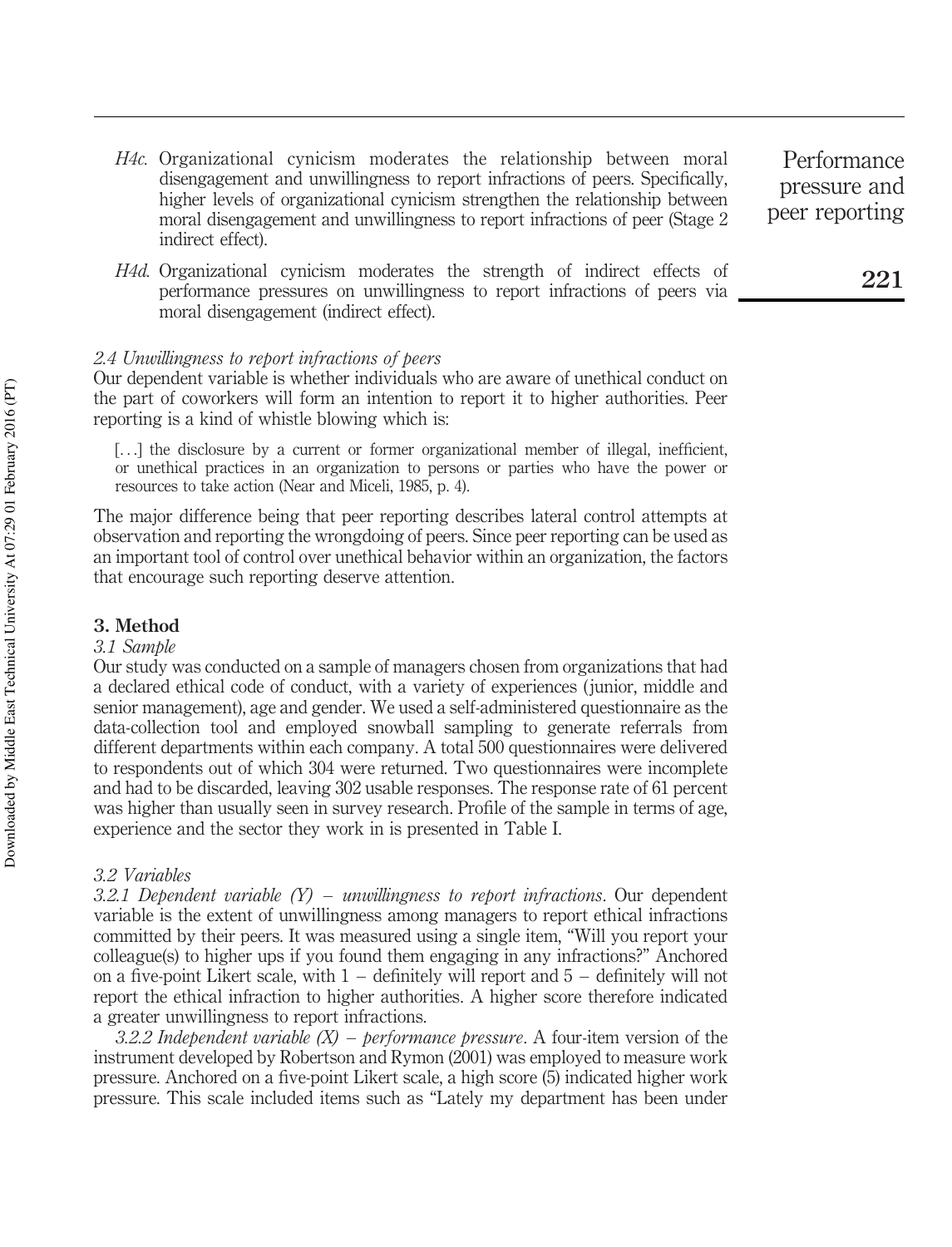| <b>JIBR</b><br>2,4     | Variables                                                                    | $\%$                                     |
|------------------------|------------------------------------------------------------------------------|------------------------------------------|
|                        | Gender<br>Male<br>Female                                                     | $77\,$<br>23                             |
| 222                    | Years of experience<br>$<$ 5                                                 | 17                                       |
|                        | $5-10$<br>$11 - 15$                                                          | 29<br>32                                 |
|                        | 16-20<br>21-25<br>>25                                                        | $16\,$<br>$\overline{5}$<br>$\mathbf{1}$ |
|                        | <b>Sectors</b><br><b>IT/ITES/BPO</b>                                         | 23                                       |
|                        | Healthcare/hospitality<br>Telecomm<br>Finance/insurance/banking              | $\,6$<br>$\overline{5}$<br>17            |
|                        | Chemicals/energy<br>Engineering/infrastructure                               | 10<br>8                                  |
| Table I.               | Auto/auto equipment<br>Durables/FMCG/electronics<br>Real estate/construction | 23<br>3<br>$\overline{5}$                |
| Profile of respondents | Note: $n = 302$                                                              |                                          |

intense pressure to reduce the total cost" and "I will not last long in my job if I do not perform".

Intra-organizational competition was measured using six items that included "The amount of recognition I get in this company depends on how my performance compares to other employees" and "Everybody in my department is concerned with finishing at the top of the performance rankings".

Time pressure was measured using two items: "At work, I have to make decisions under a great deal of time pressure" and "At work, I feel I have to take decisions fast".

*3.2.3 Mediator (M) – moral disengagement*. Moral disengagement was assessed with a measure used by Detert *et al.* (2008). However, because Detert's 24-item scale was developed for use with students in an academic scenario, we adapted it to fit the population of our study (e.g. "If the professor doesn't discipline cheaters, students should not be blamed for cheating" was changed to "If the company does not discipline wrongdoers, employees should not be blamed for infractions". The items were assessed on a five-point Likert scale ranging from 1 (strongly disagree) to 5 (strongly agree).

*3.2.4 Moderator (Z) – organizational cynicism*. To measure organizational cynicism, nine items developed by Eaton and Struthers (2002) were used. The items were assessed on a five-point Likert scale ranging from 1 (strongly disagree) to 5 (strongly agree).

#### *3.3 Empirical validation of scales*

Reliability, validity and unidimensionality of the measures were checked to validate the instrument. The Cronbach's alpha measures for all the constructs (except for single item – unwillingness to report ethical infractions) are presented in Table II. Face and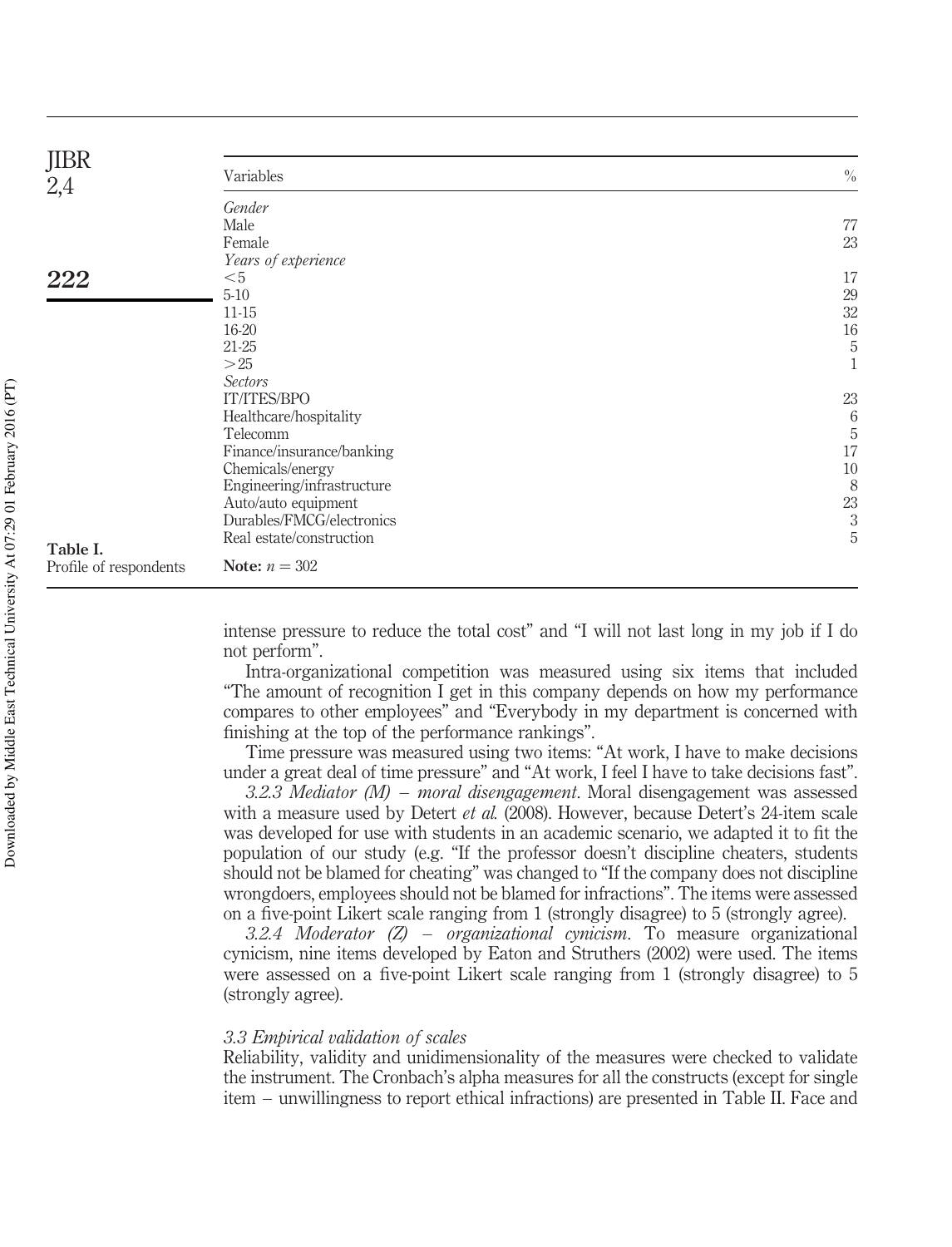content validity were ensured by a comprehensive review of relevant literature and examination by four subject matters experts and four industry practitioners. Additionally, comparative fit index (CFI) was computed using confirmatory factor analysis, which gave a good indication of unidimensionality. Convergent validity was assessed using Bentler-Bonnet fit index (BFI), which in our study indicated high convergent validity of the measurement scales.

#### *3.4 Model estimation and results*

After proving the unidimensionality of the three independent variables, we proceeded to develop a second-order factor model to test whether work pressure, time pressure and intra-organizational competition factors load on an overall construct that may be termed performance pressure (using Lisrel Version 8.7). The model was found to fit very well with a normed fit index  $(NFI) = 0.933$ ,  $CFI = 0.959$  and root mean square error of approximation  $(RMSEA) = 0.07$  (Figure 2).

As shown in Table III, performance pressure was found to correlate to unwillingness to report infractions of peers (0.310) supporting *H1*. Also it was found to correlate with moral disengagement (0.474) supporting *H2*. Moral disengagement has been found to correlate with unwillingness to report infraction as seen (0.629) supporting *H3*. We then proceeded to gather stronger evidence of causality.

#### *3.5 Analytical approach*

According to Muller *et al.* (2005), support for the moderated mediation model showed in Figure 1 can be claimed if the following four conditions are met:

- (1) the independent variable significantly predicts the dependent variable in Regression 1;
- (2) the independent variable  $\times$  moderator product term in Regression 1 is not significant;
- (3) the independent variable significantly predicts the mediator in Regression 2; and
- (4) the mediator  $\times$  moderator product term significantly predicts the dependent variable in Regression 3.

We tested *H4d* by conducting a moderated mediation analysis as outlined above. Each product term was calculated using mean centered scores for both of its components.

| Construct                                |         | No. of items Cronbach's $\alpha$ | $\mathbf{v}^2$  | df             | RMSEA NFI CFI |              |              |
|------------------------------------------|---------|----------------------------------|-----------------|----------------|---------------|--------------|--------------|
| Moral disengagement<br>Work pressure     | 19<br>4 | 0.92<br>0.76                     | 771.53<br>22.18 | 252.00<br>2.00 | 0.07<br>0.11  | 0.93<br>0.94 | 0.95<br>0.95 |
| Intra-organizational competition         | 6       | 0.76                             | 24.39           | 9.00           | 0.04          | 0.96         | 0.97         |
| Organizational cynicism<br>Time pressure | 9<br>2  | 0.91<br>0.82                     | 84.01           | 27.00          | 0.06          | 0.97         | 0.98         |

Notes: CFI, comparative fit index  $> 0.90$  indicates unidimensionality; NFI, normed fit index  $(BFI) > 0.90$  indicates convergent validity; RMSEA – root mean square error of approximation  $\leq 0.08$ indicates good fit (Hair *et al.*, 1998); Cronbach's  $\alpha = 0.70$  and above indicates good reliability (Nunnally, 1988)

Table II. Reliability, validity and unidimensionality of scales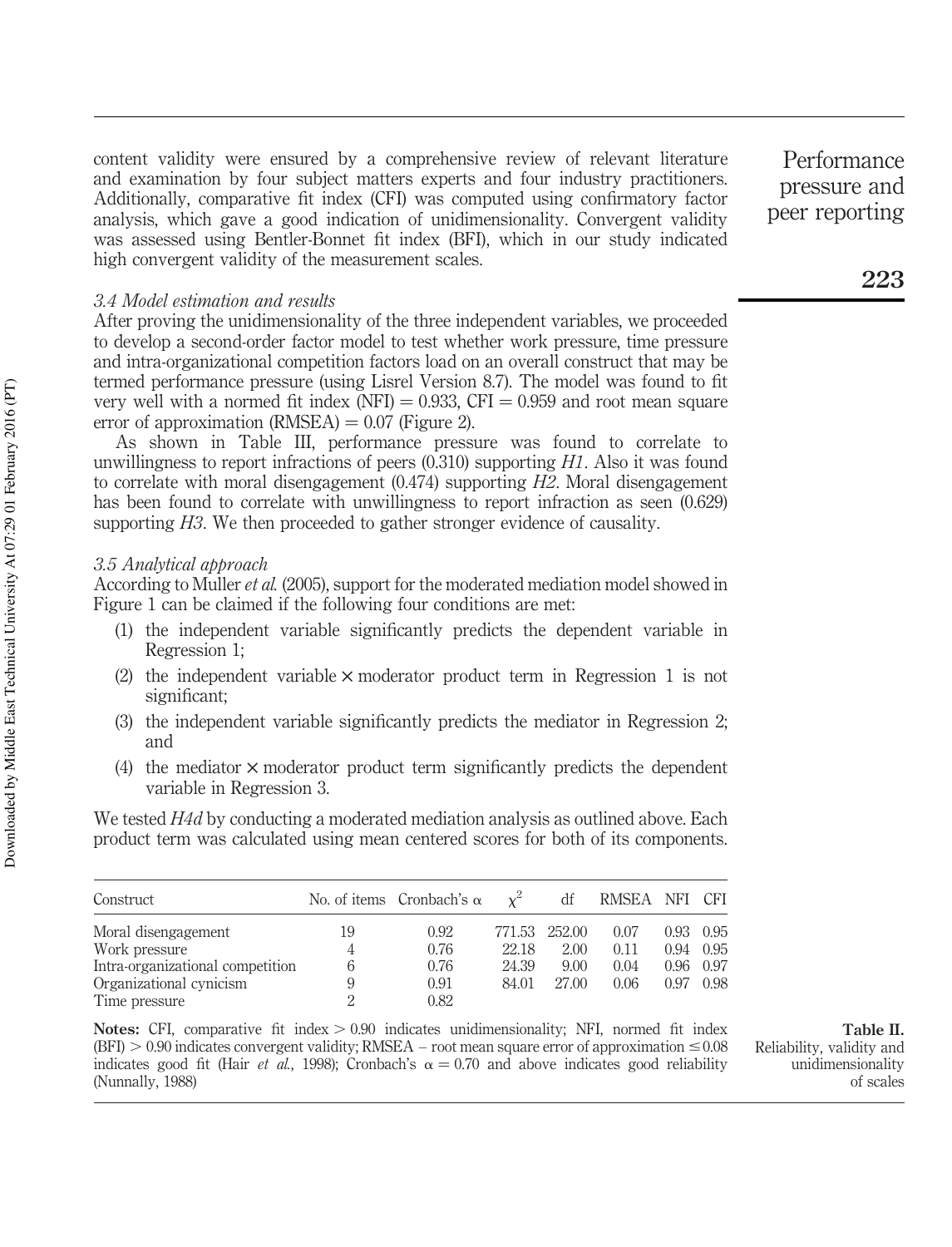

## Table III.

Zero-order correlation coefficients, mean and standard deviations for study variables

Notes: Significant at:  $*\!p$  < 0.01; PerfPres, performance pressure; OrgCyn, organizational cynicism; MorDis, moral disengagement; WRI, unwillingness to report infractions of peers;  $n = 302$ 

4. WRI 2.84 1.61 0.310\* 0.426\* 0.629\* 1.00

3. MorDis 2.87 0.81 0.474  $\stackrel{*}{\sim} 0.617$  1.00

This procedure was done in accordance with Jaccard *et al.* (1990) to reduce the collinearity between the product term and its components. The results of this analysis (presented in Table IV) show that:

- . The independent variable (i.e. performance pressure) significantly predicts the dependent variable (i.e. unwillingness to report infractions) in equation  $1 -$ Condition 1 has been met.
- The I.V  $\times$  Mo (i.e. performance pressure  $\times$  organizational cynicism) product term in equation 1 is not significant – Condition 2 has been met.
- . The independent variable significantly predicts the mediator (i.e. moral disengagement) in equation 2 – Condition 3 has been met.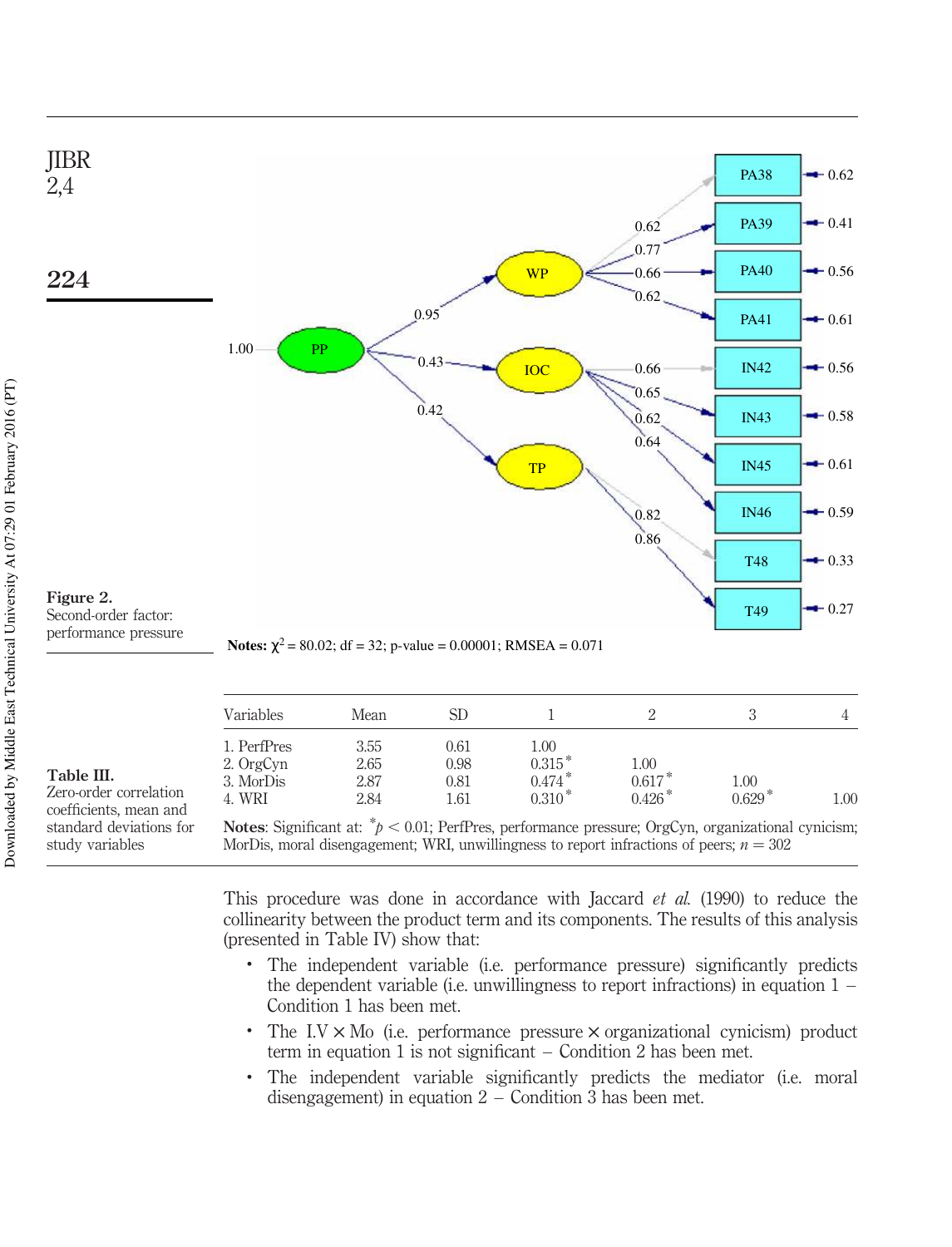• The Me  $\times$  Mo (i.e. moral disengagement  $\times$  organizational cynicism) product term significantly predicts the dependent variable in equation 3 – Condition 4 has been met.

Our model (Figure 1) proposes that organizational cynicism moderates all relationships in our model. This being so, we use a generalized approach to simultaneously test combined, moderation and meditation effects as suggested by Edwards and Lambert (2007). The results of testing mediation (presented in Table V) in the form of direct, indirect and total effects will explain how paths constituting these effects vary across levels of the moderator variable.

#### 4. Discussions

By using a moderated mediation analysis (Edward and Lamberts, 2007), we have been able to estimate both Stages 1 and 2 effects as well as direct, indirect and total effects of organizational cynicism. The simple effects (left side of Table IV) detail the effects of performance pressure on moral disengagement (Stage 1 effects) and on performance pressure on peer reporting (Stage 2 effects) with high and low levels of organizational cynicism. The direct and indirect effects on peer reporting together represent the total effects of the entire model on peer reporting (right side of Table IV).

|                                                                                                  |                         | Equation 1<br>(criterion: WRI)    | Equation 2<br>(criterion: MorDis) |                                                  | (criterion: WRI)                        |                                                 | Equation 3 |
|--------------------------------------------------------------------------------------------------|-------------------------|-----------------------------------|-----------------------------------|--------------------------------------------------|-----------------------------------------|-------------------------------------------------|------------|
| Predictors<br>PerfPres<br>OrgCyn<br>$PerfPres \times OrgCyn$<br>MorDis<br>MorDis $\times$ OrgCyn | 0.43<br>0.62<br>$-0.25$ | $2.83***$<br>$6.95***$<br>$-1.74$ | 0.33<br>0.45<br>$-0.24$           | $5.32***$<br>$12.48***$<br>$-4.26$ <sup>**</sup> | 0.08<br>0.10<br>$-0.06$<br>1.18<br>0.20 | 0.53<br>1.03<br>$-0.41$<br>$9.39***$<br>$2.01*$ |            |

Notes: Significance at:  $^*p < 0.05$ ,  $^*p < 0.01$ ; PerfPres, performance pressure; OrgCyn, organizational cynicism; MorDis, moral disengagement; WRI, unwillingness to report ethical infractions

| Moderator OrgCyn | Indirect effect<br>(Stage 1) | Indirect effect<br>(Stage 2) | Direct effect        | Indirect effect <sup>a</sup> | Total effect |
|------------------|------------------------------|------------------------------|----------------------|------------------------------|--------------|
| Low              | $0.56***$                    | $0.98***$                    | $0.13*$              | $0.55***$                    | 0.68         |
| High             | $0.09***$                    | $1.38***$                    | $0.02*$              | $0.12***$                    | 0.14         |
| Difference       | $-0.47***$                   | $0.40**$                     | $-0.11$ <sup>*</sup> | $-0.43$ <sup>**</sup>        | $-0.54$      |

**Notes:** \*Not significance, \*\**p* < 0.05, \*\*\**p* < 0.01; <sup>a</sup>difference = high - low (significance is tested by interaction); entries in the table are simple effects computed from equations 2 and 3 using "b" (unstandardized coefficient estimates from equation 1, Table III); organization cynicism is equal to  $-0.98$  and 0.98 for low and high, respectively (i.e. one standard deviation above and below the mean of centered organization cynicism variable; the bias-corrected confidence intervals derived from bootstrap samples were used to test indirect effects and difference in these effects for low and high organization cynicism such that if the 95 percent confidence interval excluded 0, then the quantity being tested was statistically significant Source: Edwards and Lambert (2007)

Table V. Analysis of simple effects

Table IV.

Least squares regression results for the moderated mediation analysis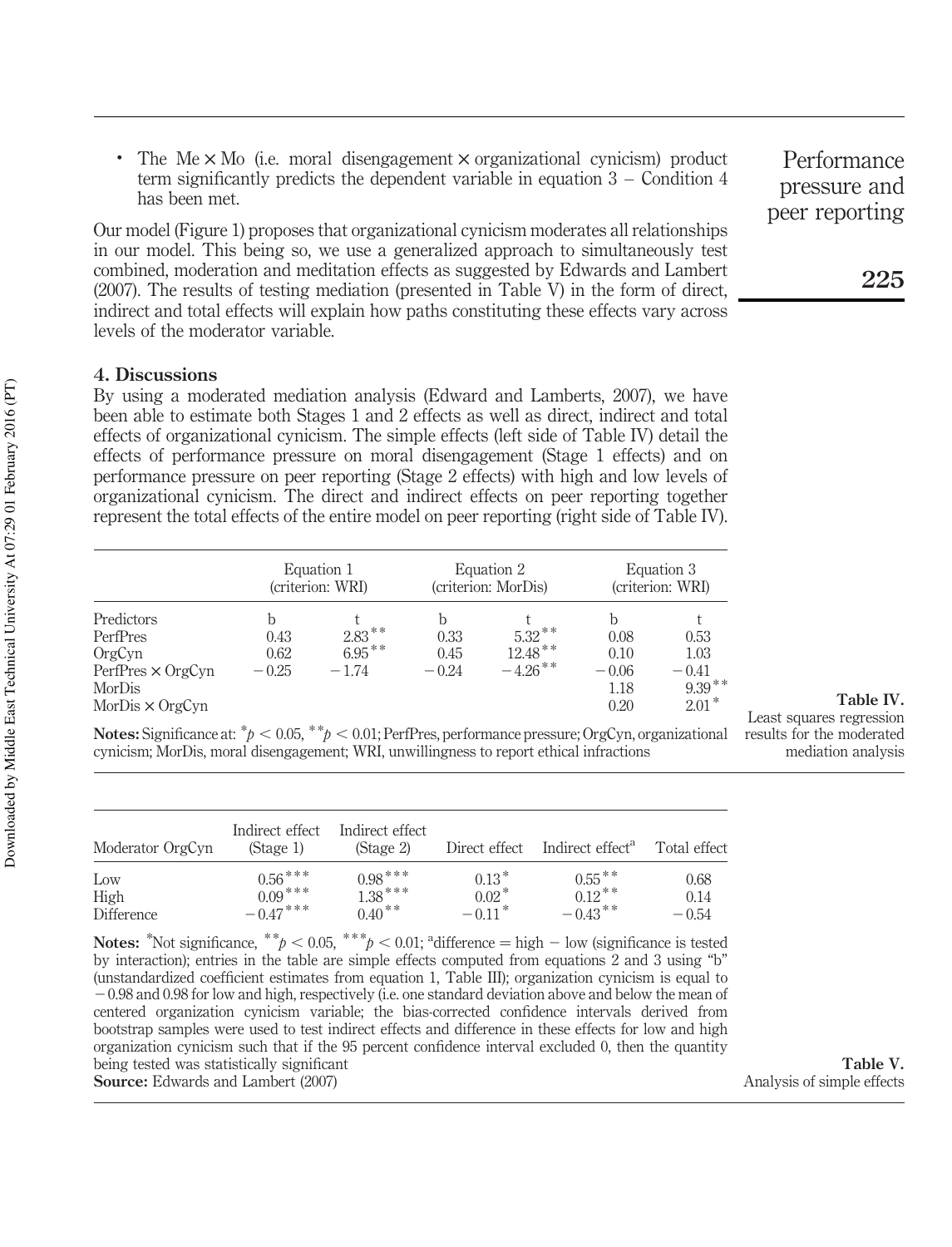Our results show that moral disengagement fully mediates the relationship between performance pressure and unwillingness to report infractions, supporting *H3*, while the direct effect (*H4a*) is not significant being close to zero (0.13 and 0.02 for low and high cynicism, respectively). Hence, *H4a* was unsupported. Organizational cynicism, however, has been found to enhance the relationship between moral disengagement and unwillingness to report infractions (supporting *H4c*). The role of organizational cynicism as a moderator is more prominent in Stage 2, i.e. the relationship between moral disengagement and unwillingness to report (supporting *H4d*) than in Stage 1, i.e. between performance pressure and moral disengagement (*H4b*). Our findings are in line with the conclusions of Detert *et al.* (2008) by demonstrating that distrustful organizational cynics are less likely to report peer infractions on account of being freed from internal moral control.

Organizational cynicism is an attitude employees develop at work and by increasing performance expectations from employees without offering additional resources or time, organizations are, in fact, acting in ways consistent with highly cynical employees' expectations regarding treatment. Further, failure on the part of organizations to reprimand wrong doers may fuel disengagement and cynicism. When infractions go unreported and/or unpunished, employees may begin to consider them as "normal" leading to non-reporting and consequent perpetuation of unethical behavior. It is therefore imperative that organizations stand up to their espoused ideals on ethical behavior to cultivate a climate of trust and integrity. A process-based appraisal system, which in addition to looking at process key performance areas, emphasizes group rather than individual goals, can reduce the detrimental effects of intra-organizational competition and facilitate collaboration. Ethical standards should to be included as evaluation criteria for performance, and having instituted ethical codes of conduct, organizations ought to sincerely adhere to it in letter and spirit. Initiating debate and discussion on ethical dilemmas through training and value-based role modeling by top management can go a long way in reiterating ethical standards and thereby reduce chances of disengagement.

#### 5. Strengths and limitations

The strength of this study that deserves mention is the use of moderated mediation technique to illustrate the role of moral disengagement and organizational cynicism in peer reporting. This analysis technique has enabled description of moral disengagement as an attitudinal mechanism through which a questionable ethical culture can influence employees, as well as the pervasiveness of influence of cynicism on employee attitudes and intentions. However, the study has a few limitations. First, the use of a self-report, cross-sectional questionnaire to collect data on all measures increases the potential for common method variance. Second, this study covered organizations mainly in Southern India. Further studies could include organizations from other parts of India to achieve better generalizability. Third, this study considers only ethical intentions as an outcome; future research may examine the impact of organizational cynicism and moral disengagement on ethical behavior. Fourth, even though it is generally accepted that employees of private and multinational companies have to deal with more work pressure than public sector companies' employees, we did not find any support for such an assumption in our study. We performed an ANOVA to test mean difference in our study variables between Indian private and public sector companies

226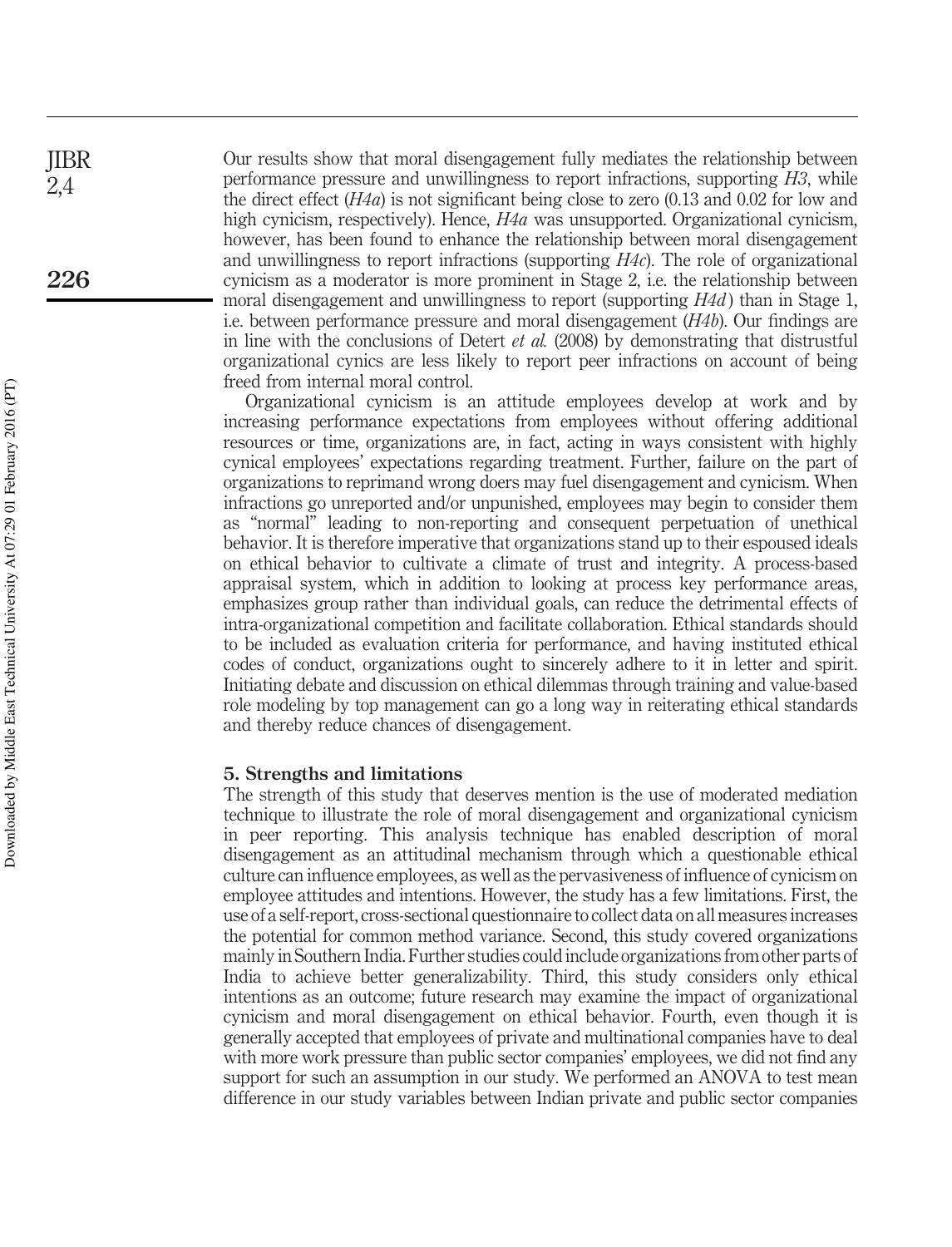and multinationals. The results show a non-significant difference for performance pressure, moral disengagement, organizational cynicism and unwillingness to report (*F*-values 2.71, 0.90, 0.81 and 1.99, respectively,  $p > 0.05$ ). It must be admitted here that our sample was unequally distributed across the three. In total, 80 percent of our respondents were from private companies and the rest were distributed between public sector companies and multinationals. Hence, we ran Levene test for homogeneity of variances on our study variables between the three types and found that all variables had *p*-values  $> 0.05$  implying equality of variances before attempting an ANOVA. Finally, though we collected data from across various sectors, we have not controlled for their possible influence. Future studies may use sector and company type as control variables while examining the aforementioned relationships.

#### References

- Abraham, R. (2000), "Organizational cynicism: bases and consequences", *Generic, Social and Psychological Monographs*, Vol. 126 No. 3, pp. 269-92.
- Bandura, A. (1999), "Moral disengagement in the preparation of inhumanities", *Personal and Social Psychology Review*, Vol. 3 No. 3, pp. 193-209.
- Bandura, A. (2002), "Selective moral disengagement in the exercise of moral agency", *Journal of Moral Education*, Vol. 31 No. 2, pp. 101-19.
- Barsky, A. (2008), "Understanding the ethical cost of organizational goal-setting: a review and theory development", *Journal of Business Ethics*, Vol. 81 No. 1, pp. 63-81.
- Barsky, A., Islam, G., Zyphur, M. and Johnson, E. (2006), "Investigating the effects of moral disengagement and participation on unethical work behavior", paper presented at the 11th Annual Conference of the Brazilian Academy of Management (EnANPAD), Salvador.
- Batson, C.D., Thompson, E.R., Seuferling, G., Whitney, H. and Strongman, J.A. (1999), "Moral hypocrisy: appearing moral to oneself without being so", *Journal of Personality and Social Psychology*, Vol. 77, pp. 525-37.
- Beilock, S.L. and Carr, T.H. (2005), "When high-powered people fail: working memory and choking under pressure in math", *Psychological Science*, Vol. 16, pp. 101-5.
- Bellizzi, J. (2006), "Disciplining top-performing unethical salespeople: examining the moderating effects of ethical seriousness and consequences", *Psychology & Marketing*, Vol. 23 No. 2, pp. 181-201.
- Brown, S.P., Cron, W.L. and Slocum, J.W. Jr (1998), "Effects of trait competitiveness and perceived intraorganizational competition on salesperson goal setting and performance", *Journal of Marketing*, Vol. 62 No. 4, p. 88.
- Christensen, S.L. and Kohls, J. (2003), "Ethical decision making in times of organizational crisis: a framework for analysis", *Business Society*, Vol. 42 No. 3, pp. 328-58.
- Churchill, G.A., Ford, N.Y. and Walker, O. (1997), *Sales Force Management*, 5th ed., McGraw-Hill, New York, NY.
- Cohen, D.V. (1993), "Creating and maintaining ethical work climates: anomie in the workplace and implications for managing change", *Business Ethics Quarterly*, Vol. 3 No. 4, pp. 343-58.
- Dean, J.W., Brandes, P. and Dharwadkar, R. (1998), "Organizational cynicism", *Academy of Management Review*, Vol. 23 No. 2, pp. 341-52.
- de Dreu, C.K.W. (2003), "Time pressure and closing of the mind in negotiation", *Organizational Behavior and Human Decision Processes*, Vol. 91 No. 2, pp. 280-95.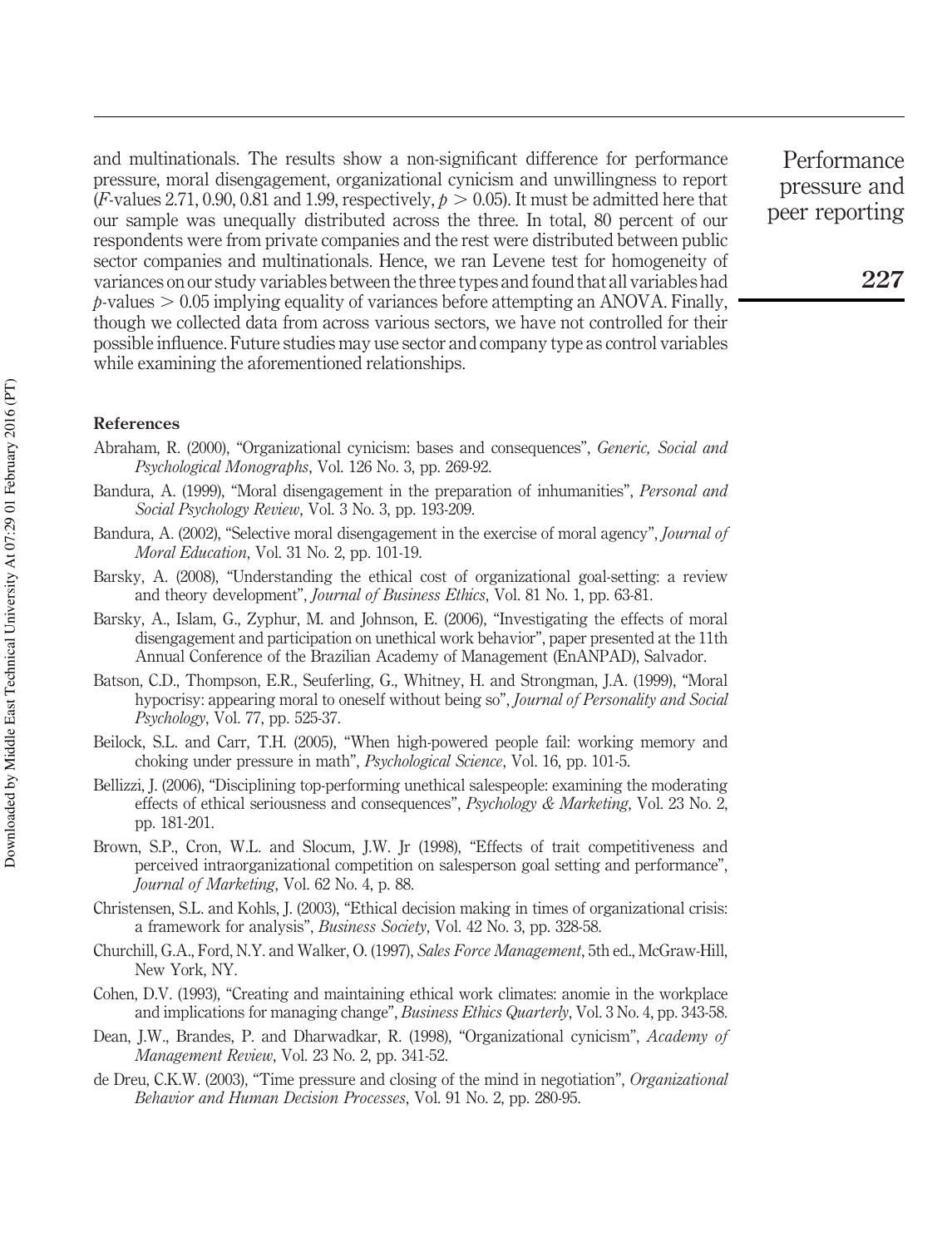| JIBR<br>2,4 | Detert, J.R., Trevino, L.K. and Sweitzer, V.L. (2008), "Moral disengagement in ethical decision<br>making: a study of antecedents and outcomes", Journal of Applied Psychology, Vol. 93 No. 2,<br>pp. 374-91.                                       |
|-------------|-----------------------------------------------------------------------------------------------------------------------------------------------------------------------------------------------------------------------------------------------------|
|             | Eaton, J. and Struthers, C.W. (2002), "Using the internet for organizational research: a study of<br>cynicism in the workplace", Cyber Psychology and Behavior, Vol. 5 No. 4, pp. 305-13.                                                           |
| $\bf 228$   | Edwards, J.R. and Lambert, L.S.S. (2007), "Methods for integrating moderation and mediation:<br>a general analytical framework using moderated path analysis", Psychological Methods,<br>Vol. 12 No. 1, pp. 1-22.                                   |
|             | Fiske, S.T. and Taylor, S.E. (1984), Social Cognition, Random House, New York, NY.                                                                                                                                                                  |
|             | Hair, J., Anderson, R., Tatham, R. and Black, W. (1998), <i>Multivariate Data Analysis</i> , 5th ed.,<br>Prentice-Hall, Upper Saddle River, NJ.                                                                                                     |
|             | Jaccard, J., Turrisi, R. and Wan, C.K. (1990), Interaction Effects in Multiple Regression, Sage,<br>Newbury Park, CA.                                                                                                                               |
|             | Jackall, R. (1988), <i>Moral Mazes</i> , Oxford University Press, New York, NY.                                                                                                                                                                     |
|             | Jansen, E. and von Glinow, M.A. (1985), "Ethical ambience and organizational reward systems",<br>Academy of Management Review, Vol. 10 No. 4, pp. 814-22.                                                                                           |
|             | Kohlberg, L. (1984), "Essays on moral development", The Psychology of Moral Development,<br>Vol. 2, Harper & Row, New York, NY.                                                                                                                     |
|             | Kruglanski, A.W. and Freund, T. (1983), "The freezing and unfreezing of lay inferences: effects of<br>impressional primacy, ethnic stereotyping, and numerical anchoring", Journal of<br>Experimental Social Psychology, Vol. 19 No. 5, pp. 448-68. |
|             | Moore, C. (2007), "Moral disengagement in processes of organizational corruption", <i>Journal of</i><br><i>Business Ethics</i> , Vol. 80 No. 1, pp. 129-39.                                                                                         |
|             | Muller, D., Judd, C.M. and Yzerbyt, V.Y. (2005), "When moderation is mediated and mediation is<br>moderated", Journal of Personality and Social Psychology, Vol. 89 No. 6, pp. 852-63.                                                              |
|             | Near, J.P. and Miceli, M.P. (1985), "Organizational dissidence: the case of whistle-blowing",<br><i>Journal of Business Ethics, Vol. 4 No. 1, pp. 1-16.</i>                                                                                         |
|             | Nunnally, J.C. (1988), Psychometric Theory, McGraw-Hill, Englewood Cliffs, NJ.                                                                                                                                                                      |
|             | Rest, J.R. (1986), Moral Development: Advances in Research and Theory, Praeger, New York, NY.                                                                                                                                                       |
|             | Robertson, D. and Rymon, T. (2001), "Purchasing agents deceptive behavior, a randomized<br>response technique study", Business Ethics Quarterly, Vol. 11 No. 3, pp. 455-79.                                                                         |
|             | Shaw, C. (2002), "Fighting fraud: a new European study suggests fraud is wide-spread", CMA<br>Management, FindArticles.com, available at: http://findarticles.com/p/articles/<br>mi_hb6419/is_4_76/ai_n28919056 (accessed 10 March 2010).           |
|             | Sims, R.R. (1994), Ethics and Organizational Decision Making: A Call for Renewal, Quorum<br>Books, Westport, CT.                                                                                                                                    |
|             | Srivastava, P. and Bhatnagar, J. (2008), "Talent acquisition due diligence leading to high<br>employee engagement: case of Motorola India MDB", Industrial & Commercial Training,<br>Vol. 40 No. 5, pp. 253-60.                                     |
|             | Tatham, R. (1974), "Employee views on theft in retailing", Journal of Retailing, Vol. 50 No. 3,<br>pp. 49-55.                                                                                                                                       |
|             | Tjosvold, D. (1984), "Effects of crisis orientation on manager's approach to controversy in<br>decision making", Academy of Management Journal, Vol. 27 No. 1, pp. 130-9.                                                                           |
|             | Victor, B., Trevino, L.K. and Shapiro, D.L. (1993), "Peer reporting of unethical behavior:<br>the influence of justice evaluations and social context factors", Journal of Business Ethics,<br>Vol. 12 No. 4, pp. 253-63.                           |